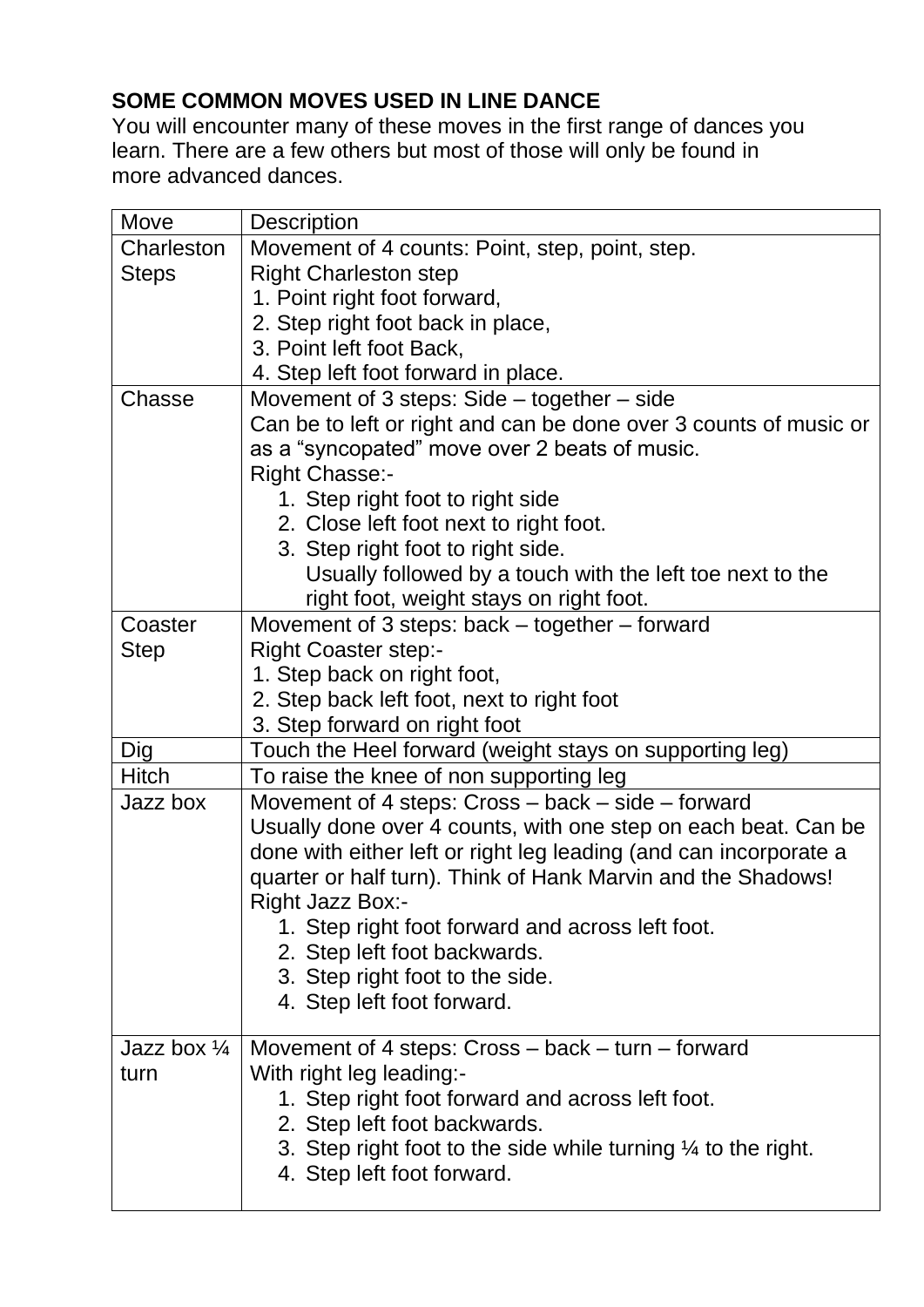| Lock step      | Movement of three steps: $Step - lock - step$                                 |
|----------------|-------------------------------------------------------------------------------|
|                | Can be done forward or backwards or in a diagonal step<br>towards the corner. |
|                | Right lock step:-                                                             |
|                | 1. Step right foot forward,                                                   |
|                | 2. Bring left foot up crossing behind right foot,                             |
|                | 3. Step right foot forward again.                                             |
|                | Can also be done as a "syncopated" move over 2 beats of                       |
|                | music.                                                                        |
| Mambo          | Movement of three steps:                                                      |
| step           | <b>Right Forward Mambo:-</b>                                                  |
|                | 1. Step right foot forward and rock/transfer weight onto it;                  |
|                | 2. Recover weight back onto left foot;                                        |
|                | 3. Return right foot back to starting position.                               |
|                | Can be done forward, backwards or sideways.                                   |
| Pivot turn     | Movement of two steps: Step-turn.                                             |
|                | 1⁄4 Turn Right                                                                |
|                | 1. Step left foot forward,                                                    |
|                | 2. Make $\frac{1}{4}$ turn to the right and transfer weight onto right foot.  |
|                | Can also be done as a half turn.                                              |
| Rocking        | Movement of four steps: Forward-back-back forward                             |
| chair          | <b>Right Rocking Chair:-</b>                                                  |
|                | 1. Rock forward onto right foot,                                              |
|                | 2. Rock back onto left foot,                                                  |
|                | 3. Rock back on right foot,                                                   |
|                | 4. Rock forward on left foot.                                                 |
|                | The Left foot stays in place, only the right foot moves.                      |
| Rumba box      | Movement over 8 counts producing a square pattern. Can be                     |
|                | done with either foot leading. The most common is:                            |
|                | 1. Step left foot to left side,                                               |
|                | 2. Step right foot close to left foot,                                        |
|                | 3. Step left foot forward,                                                    |
|                | 4. Touch right toe next to left foot (or hold one beat),                      |
|                | 5. Step right foot to right side,                                             |
|                | 6. Step left foot next to right foot,                                         |
|                | 7. Step back on right foot,                                                   |
| <b>Shuffle</b> | 8. Touch left foot next to right foot (or hold for one beat).                 |
|                | Movement of 3 steps (similar to a lock step):                                 |
|                | <b>Right Shuffle</b>                                                          |
|                | 1. Step right foot forward,                                                   |
|                | 2. Bring left foot up beside right foot,                                      |
|                | 3. Step right foot forward again.                                             |
|                | Can be done with left or right foot leading. Can be done over 3               |
|                | single beats of music or syncopated over 2 beats e.g. 1&2.                    |
|                | Can also be done backwards.                                                   |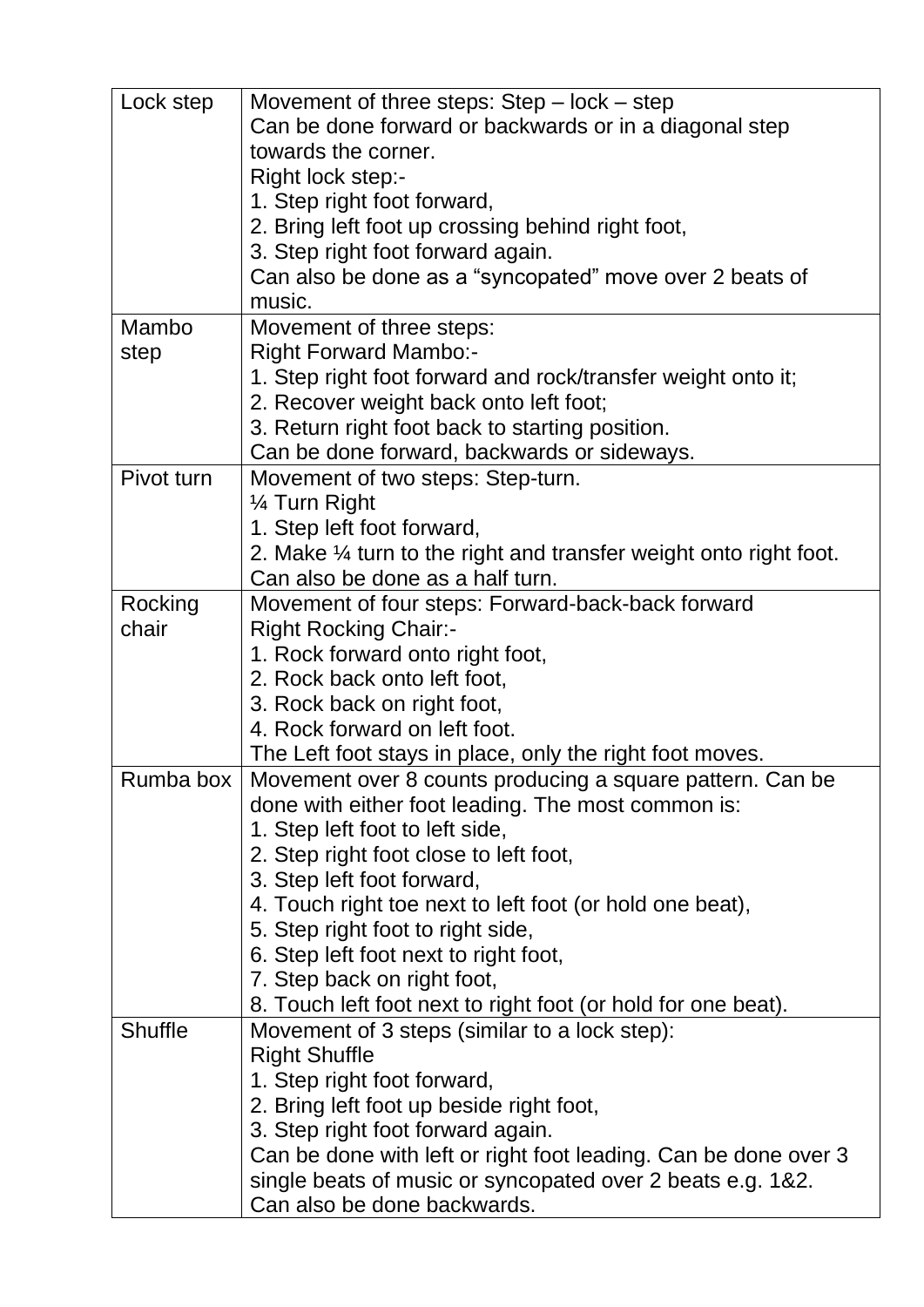| <b>Stroll</b> | Movement of 4 steps.                                                  |
|---------------|-----------------------------------------------------------------------|
|               | 1. Walk forward on right foot.                                        |
|               | 2. Walk forward on left foot.                                         |
|               | 3. Walk forward on right foot.                                        |
|               | 4. Make a low kick forward with the left foot, or a hitch of the      |
|               | left knee.                                                            |
|               | Can also be done backwards,                                           |
|               | 1. Walk back on Left foot                                             |
|               | 2. Walk back on right foot                                            |
|               | 3. Walk back on left foot                                             |
|               | 4. Touch right toe next to left instep, keeping weight on left        |
|               | foot.                                                                 |
| <b>Strut</b>  | Movement done over 2 counts:                                          |
|               | Heel Strut: 1. Place heel of right foot forward, 2. Drop right toe to |
|               | the floor.                                                            |
|               | Toe Strut: 1. Place toe of right foot onto floor, 2. Drop right heel  |
|               | to floor.                                                             |
|               | Toe Struts can be done forwards, backwards or sideways.               |
| Triple step   | Three steps usually over two counts (e.g. 1&2):                       |
|               | 1. Step onto right foot,                                              |
|               | 2. Step onto left foot,                                               |
|               | 3. Return to right foot.                                              |
|               | Done on the spot (not travelling in any direction).                   |
|               | Sometimes done incorporating a full turn.                             |
| Vine          | Sideways movement of 4 counts: Side-behind-side-touch (the            |
| (grapevine)   | touch can be replaced with a brush/stomp/scuff or hitch)              |
|               | <b>Right Vine:-</b>                                                   |
|               | 1. Step right foot to the right side,                                 |
|               | 2. Step left foot crossing behind right foot,                         |
|               | 3. Step right foot to the side.                                       |
|               | 4. Touch left foot next to right foot (or hitch/brush)                |
| <b>Waltz</b>  | 3 beats to the bar, i.e the pattern of the dance has 3 counts to      |
|               | each group rather than the usual 4.                                   |
|               | <b>Basic Waltz:</b>                                                   |
|               | Can be forward or backward.                                           |
|               | Left Basic Waltz:-                                                    |
|               | 1. Step forward on left foot                                          |
|               | 2. Step right foot next to left                                       |
|               | 3. Change weight back to left foot.                                   |
|               | Left Twinkle:-                                                        |
|               | 1. Cross left foot over over right                                    |
|               | 2. Step right foot to right side                                      |
|               | 3. Change weight back onto left foot.                                 |